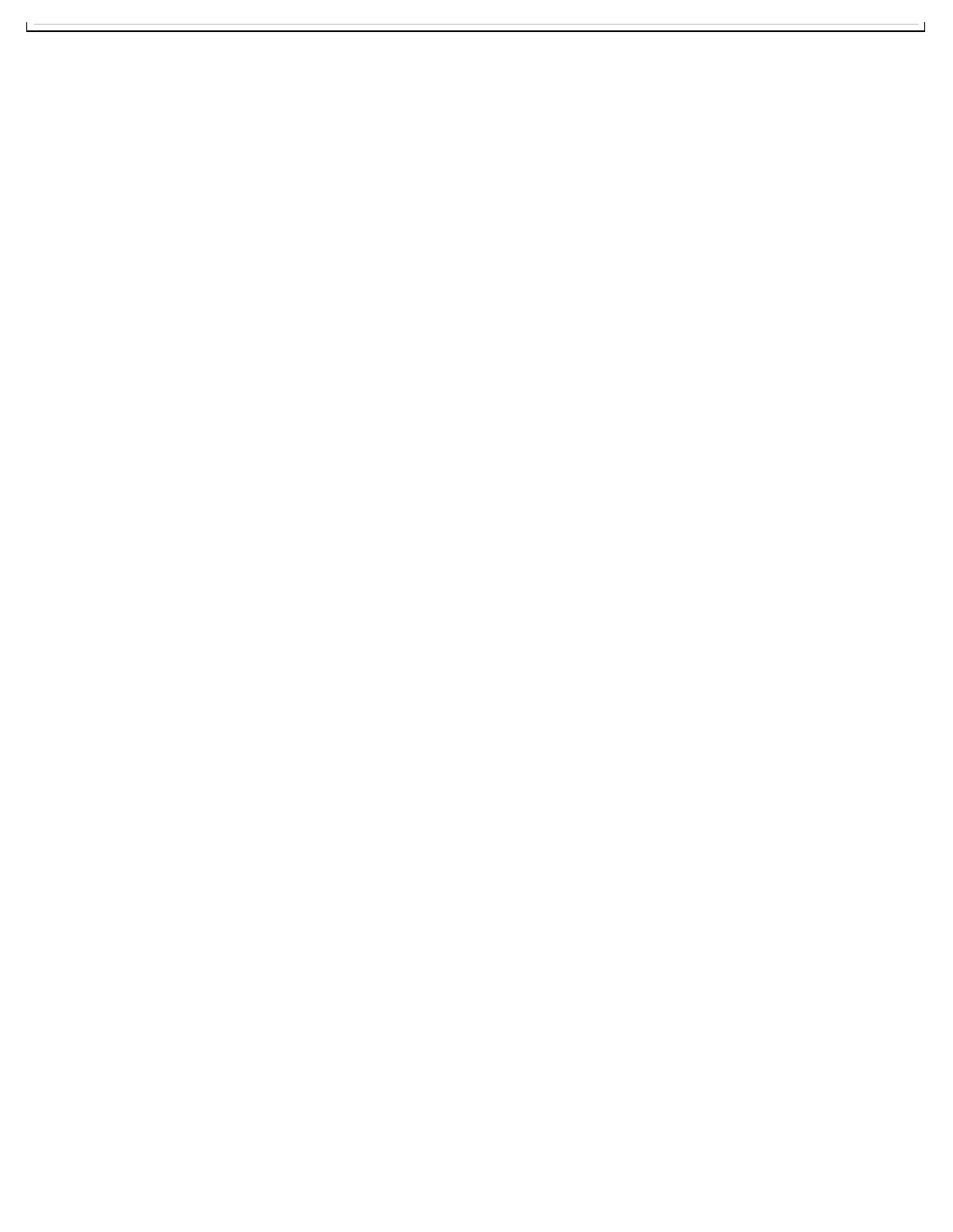

## **Contract**

# **Contract No:** GEMC-511687789993899

**Generated Date:** 19-Mar-2022

|   | <b>Organisation Details</b>                                             |                                                                       |                         |                                                                                                                          | <b>Buyer Details</b>                                          |                                |                                 |                                                                                                 |                              |                         |
|---|-------------------------------------------------------------------------|-----------------------------------------------------------------------|-------------------------|--------------------------------------------------------------------------------------------------------------------------|---------------------------------------------------------------|--------------------------------|---------------------------------|-------------------------------------------------------------------------------------------------|------------------------------|-------------------------|
|   | Type:<br>Central Government                                             |                                                                       |                         |                                                                                                                          | Designation:<br><b>UDC</b>                                    |                                |                                 |                                                                                                 |                              |                         |
|   | Ministry:                                                               | Ministry of Agriculture and Farmers Welfare                           |                         |                                                                                                                          | Contact No.:                                                  |                                | 0581-2971809-                   |                                                                                                 |                              |                         |
|   | Department:<br>Department of Agricultural Research and Education (DARE) |                                                                       |                         |                                                                                                                          | Email ID:                                                     | buycon120.icari.up@gembuyer.in |                                 |                                                                                                 |                              |                         |
|   |                                                                         | Organisation Name: Indian Council of Agricultural Research (ICAR)     |                         |                                                                                                                          | GSTIN:                                                        |                                | 09AAALI0362D1DR                 |                                                                                                 |                              |                         |
|   | Office Zone:                                                            | Icar-central Avian Research Institute, Izatnagar                      |                         |                                                                                                                          | Address:                                                      |                                |                                 | Central Avian Research Institute, Izatnagar, Bareilly,                                          |                              |                         |
|   |                                                                         |                                                                       |                         |                                                                                                                          |                                                               |                                |                                 | BAREILLY, UTTAR PRADESH-243122, India                                                           |                              |                         |
|   |                                                                         | <b>Financial Approval Detail</b>                                      |                         |                                                                                                                          |                                                               |                                | <b>Paying Authority Details</b> |                                                                                                 |                              |                         |
|   | IFD Concurrence:                                                        |                                                                       |                         | No                                                                                                                       | Payment Mode:                                                 |                                | Offline                         |                                                                                                 |                              |                         |
|   |                                                                         | Designation of Administrative Approval:                               |                         | Director                                                                                                                 | Designation:<br><b>Assistant Finance and Accounts Officer</b> |                                |                                 |                                                                                                 |                              |                         |
|   |                                                                         | Designation of Financial Approval:                                    |                         | Director                                                                                                                 | Email ID:<br>kailash.chand@icar.gov.in                        |                                |                                 |                                                                                                 |                              |                         |
|   |                                                                         |                                                                       |                         |                                                                                                                          | GSTIN:                                                        |                                | Ν                               |                                                                                                 |                              |                         |
|   |                                                                         |                                                                       |                         |                                                                                                                          | Address:                                                      |                                |                                 | Central Avian Research Institute, Izatnagar, Bareilly,<br>BAREILLY, UTTAR PRADESH-243122, India |                              |                         |
|   |                                                                         |                                                                       |                         |                                                                                                                          |                                                               |                                |                                 |                                                                                                 |                              |                         |
|   | <b>Seller Details</b>                                                   |                                                                       |                         |                                                                                                                          |                                                               |                                |                                 |                                                                                                 |                              |                         |
|   | GeM Seller ID:                                                          |                                                                       |                         | 6E30200001272246                                                                                                         |                                                               |                                |                                 |                                                                                                 |                              |                         |
|   | Company Name:                                                           |                                                                       |                         | Ofix Enterprise                                                                                                          |                                                               |                                |                                 |                                                                                                 |                              |                         |
|   | Contact No.:                                                            |                                                                       |                         | 09810924559                                                                                                              |                                                               |                                |                                 |                                                                                                 |                              |                         |
|   | Email ID:                                                               |                                                                       |                         | info@ofixenterprise.com                                                                                                  |                                                               |                                |                                 |                                                                                                 |                              |                         |
|   | Address:                                                                |                                                                       |                         | J75/38, Raja Puri,                                                                                                       |                                                               |                                |                                 |                                                                                                 |                              |                         |
|   |                                                                         |                                                                       |                         | West Delhi, DELHI-110059, -                                                                                              |                                                               |                                |                                 |                                                                                                 |                              |                         |
|   | MSME verified:                                                          |                                                                       | No                      |                                                                                                                          |                                                               |                                |                                 |                                                                                                 |                              |                         |
|   | <b>MSME Registration number:</b><br>GSTIN:                              |                                                                       |                         |                                                                                                                          |                                                               |                                |                                 |                                                                                                 |                              |                         |
|   |                                                                         |                                                                       |                         | 07FOJPS7541C1ZO                                                                                                          |                                                               |                                |                                 |                                                                                                 |                              |                         |
|   |                                                                         |                                                                       |                         | *GST / Tax invoice to be raised in the name of - Consignee                                                               |                                                               |                                |                                 |                                                                                                 |                              |                         |
|   | <b>Product Details</b>                                                  |                                                                       |                         |                                                                                                                          |                                                               |                                |                                 |                                                                                                 |                              |                         |
|   |                                                                         |                                                                       |                         |                                                                                                                          |                                                               |                                |                                 |                                                                                                 |                              | <b>Price</b>            |
|   |                                                                         |                                                                       |                         |                                                                                                                          |                                                               |                                |                                 |                                                                                                 |                              | <i>(Inclusive)</i>      |
|   |                                                                         |                                                                       |                         |                                                                                                                          | <b>Ordered</b>                                                |                                | <b>Unit Price</b>               |                                                                                                 |                              | of all                  |
| # |                                                                         |                                                                       |                         |                                                                                                                          |                                                               | Unit                           |                                 |                                                                                                 |                              |                         |
|   |                                                                         |                                                                       | <b>Item Description</b> |                                                                                                                          | Quantity                                                      |                                | (INR)                           |                                                                                                 | <b>Tax Bifurcation (INR)</b> | <b>Duties and</b>       |
|   |                                                                         |                                                                       |                         |                                                                                                                          |                                                               |                                |                                 |                                                                                                 |                              | <b>Taxes in</b><br>INR) |
|   |                                                                         | <b>Product Name: Asian Paints 500 ml Alcohol Based Hand Sanitizer</b> |                         |                                                                                                                          |                                                               |                                |                                 |                                                                                                 |                              |                         |
|   | <b>Brand: Asian Paints</b>                                              |                                                                       |                         |                                                                                                                          |                                                               |                                |                                 |                                                                                                 |                              |                         |
|   |                                                                         | <b>Brand Type: Registered Brand</b>                                   |                         |                                                                                                                          |                                                               |                                |                                 |                                                                                                 |                              |                         |
|   |                                                                         | Catalogue Status : Catalogue not verified by OEM                      |                         |                                                                                                                          |                                                               |                                |                                 |                                                                                                 |                              |                         |
| 1 |                                                                         | Selling As : Reseller not verified by OEM                             |                         |                                                                                                                          | 10                                                            | pieces                         | 74                              | <b>NA</b>                                                                                       |                              | 740                     |
|   |                                                                         |                                                                       |                         | Category Name & Quadrant: Alcohol Based Hand Rub/Hand Sanitizer (Q3)                                                     |                                                               |                                |                                 |                                                                                                 |                              |                         |
|   |                                                                         | Viroprotek -200 /500 ml Alcohol Based Hand Sanitizer                  |                         |                                                                                                                          |                                                               |                                |                                 |                                                                                                 |                              |                         |
|   | HSN not specified by seller                                             |                                                                       |                         |                                                                                                                          |                                                               |                                |                                 |                                                                                                 |                              |                         |
|   | Total Order Value (in INR)                                              |                                                                       |                         |                                                                                                                          |                                                               |                                |                                 |                                                                                                 |                              | 740                     |
|   |                                                                         |                                                                       |                         |                                                                                                                          |                                                               |                                |                                 |                                                                                                 |                              |                         |
|   | <b>Consignee Detail</b>                                                 |                                                                       |                         |                                                                                                                          |                                                               |                                |                                 |                                                                                                 |                              |                         |
|   |                                                                         |                                                                       |                         |                                                                                                                          |                                                               | Lot                            |                                 |                                                                                                 | <b>Delivery To Be</b>        |                         |
|   | S.Nol<br>Consignee                                                      |                                                                       |                         | Item                                                                                                                     |                                                               | No.                            | Quantity                        | <b>Delivery</b><br><b>Start After</b>                                                           | <b>Completed By</b>          |                         |
|   | Designation: UDC                                                        |                                                                       |                         |                                                                                                                          |                                                               |                                |                                 |                                                                                                 |                              |                         |
|   |                                                                         | Email ID: buycon120.icari.up@gembuyer.in                              |                         |                                                                                                                          |                                                               |                                |                                 |                                                                                                 |                              |                         |
|   |                                                                         | Contact: 0581-2971809-                                                |                         | Asian Paints 500 ml Alcohol Based                                                                                        |                                                               |                                |                                 |                                                                                                 |                              |                         |
| 1 |                                                                         | GSTIN: 09AAALI0362D1DR                                                |                         | <b>Hand Sanitizer</b>                                                                                                    |                                                               |                                | 10                              | 19-Mar-2022                                                                                     | 03-Apr-2022                  |                         |
|   |                                                                         | Address: Central Avian Research Institute,                            |                         |                                                                                                                          |                                                               |                                |                                 |                                                                                                 |                              |                         |
|   | Izatnagar, Bareilly,                                                    | BAREILLY, UTTAR PRADESH-243122, India                                 |                         |                                                                                                                          |                                                               |                                |                                 |                                                                                                 |                              |                         |
|   |                                                                         |                                                                       |                         |                                                                                                                          |                                                               |                                |                                 |                                                                                                 |                              |                         |
|   |                                                                         |                                                                       |                         |                                                                                                                          |                                                               |                                |                                 |                                                                                                 |                              |                         |
|   |                                                                         |                                                                       |                         | Product Specification for Asian Paints 500 ml Alcohol Based Hand Sanitizer                                               |                                                               |                                |                                 |                                                                                                 |                              |                         |
|   | <b>Specification</b>                                                    | Sub-Spec                                                              | <b>Value</b>            |                                                                                                                          |                                                               |                                |                                 |                                                                                                 |                              |                         |
|   |                                                                         |                                                                       |                         | Ethanol 60-95% w/w,Isopropyl Alcohol(IPA) 60 -95% w/w,Isoproyl Alcohol + Chlrohexidine,Ethanol + Chlorhexidine,Isopropyl |                                                               |                                |                                 |                                                                                                 |                              |                         |
|   |                                                                         |                                                                       |                         | alcohol IP 72%w/w, Quinolone yellow, Triclosan 30% w/w, Excipients q.s,Chlorhexidine Gluconate soln IP 2.5% v/v + Ethyl  |                                                               |                                |                                 |                                                                                                 |                              |                         |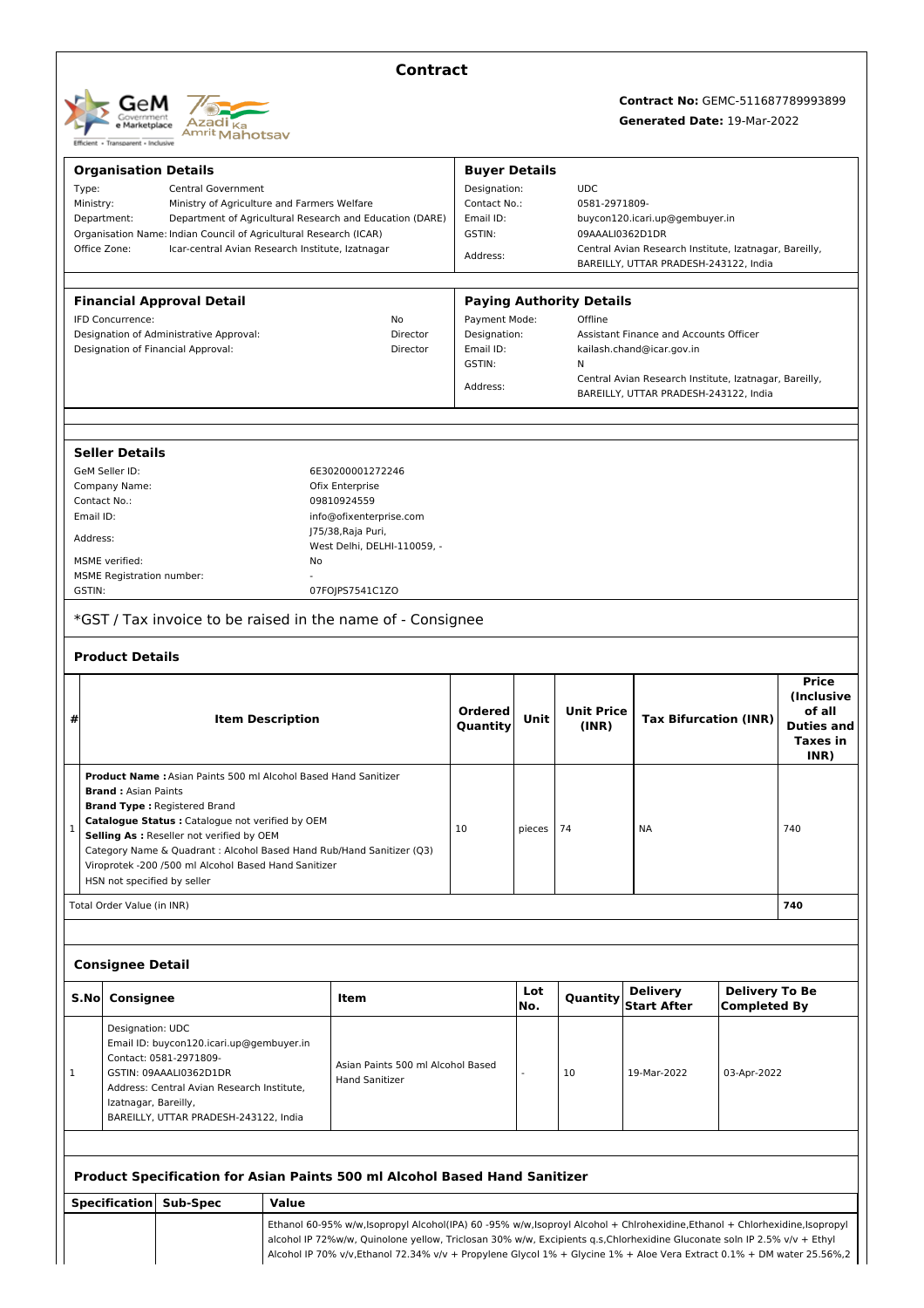|                       | <b>Hand Rub Contains</b>                                                                       | Propanol BP 45 %, 1 Propanol BP 30 % Macetronium ethyl sulphate 0.2%,n-Propanol 50% w/w,lsopropanol 20%<br>w/w,Benzalkonium Chloride (50%) 0.5% w/w Skin emollients,Isopropanol 20% w/w + Benzalkonium Chloride,Alcohol Content<br>61% to 70%, Ethanol 96%                                                                                                                                                                    |
|-----------------------|------------------------------------------------------------------------------------------------|-------------------------------------------------------------------------------------------------------------------------------------------------------------------------------------------------------------------------------------------------------------------------------------------------------------------------------------------------------------------------------------------------------------------------------|
|                       | Conformity to<br>Standard                                                                      | IP                                                                                                                                                                                                                                                                                                                                                                                                                            |
|                       | Composition                                                                                    | ISOPROPANOL 66% V/V                                                                                                                                                                                                                                                                                                                                                                                                           |
|                       | Form of Supply                                                                                 | Liquid                                                                                                                                                                                                                                                                                                                                                                                                                        |
|                       | Shelf life (in months)<br>from the Date of<br>Manufacturing                                    | 36                                                                                                                                                                                                                                                                                                                                                                                                                            |
| <b>GENERAL</b>        | Efficacy of Killing $\sim$<br>100% germs after<br>contact                                      | Yes                                                                                                                                                                                                                                                                                                                                                                                                                           |
|                       | Hand Rub shall be<br>clear and colorless                                                       | Yes                                                                                                                                                                                                                                                                                                                                                                                                                           |
|                       | Hand Rub shall not<br>have any<br>unpleasant odour or<br>smell                                 | Yes                                                                                                                                                                                                                                                                                                                                                                                                                           |
|                       | Special Precaution<br>for Storage                                                              | COOL & DRY PLACE                                                                                                                                                                                                                                                                                                                                                                                                              |
|                       | Special warnings<br>and Precautions for<br>Use                                                 | AWAY FROM CHILDREN                                                                                                                                                                                                                                                                                                                                                                                                            |
|                       | Pack Size (ml)                                                                                 | 500 ml                                                                                                                                                                                                                                                                                                                                                                                                                        |
|                       | Type of Packing                                                                                | Bottle with Push Pump                                                                                                                                                                                                                                                                                                                                                                                                         |
| <b>PACKING</b>        | <b>Dispenser Provided</b><br>with the Container                                                | Yes                                                                                                                                                                                                                                                                                                                                                                                                                           |
|                       | Type of Dispenser                                                                              | Table top type                                                                                                                                                                                                                                                                                                                                                                                                                |
|                       | Availability of Valid<br>Drug Licence                                                          | Approval/Permission to manufacture by the Concerned State Drug Authority(Mfrs/Suppliers are required to upload the<br>products only for the State for which approval/permission is given)                                                                                                                                                                                                                                     |
|                       | Drug License No                                                                                | GC/1521                                                                                                                                                                                                                                                                                                                                                                                                                       |
|                       | Drug License Date                                                                              | 15.04.2020                                                                                                                                                                                                                                                                                                                                                                                                                    |
| <b>CERTIFICATIONS</b> | Valid GMP<br>Certificate                                                                       | NA                                                                                                                                                                                                                                                                                                                                                                                                                            |
|                       | <b>Other Certifications</b>                                                                    | <b>FDA</b>                                                                                                                                                                                                                                                                                                                                                                                                                    |
|                       | Submission of all<br>Certificates/Licences<br>to the Buyer on<br>demand along with<br>supplies | Yes                                                                                                                                                                                                                                                                                                                                                                                                                           |
|                       |                                                                                                | Note: Seller has given an undertaking that it has made arrangements for getting the stores from an authorized distributor / dealer / channel partner of the OEM of                                                                                                                                                                                                                                                            |
|                       |                                                                                                | the offered product. At the time of delivery of goods, Seller will provide necessary chain documents (in the form of GST Invoice) to prove that the supplied goods are<br>genuine and are being sourced from an authorized distributor / dealer / channel partner of the OEM. In case of any complaint about genuineness of the supplied<br>products, Seller shall be responsible for providing genuine replacement supplies. |

#### **Terms and Conditions**

**1. Special terms and conditions- Version:5 effective from 09-07-2021**

**1.1**

**2. General Terms and Conditions-**

2.1 This Contract between the Seller and the Buyer, is for the supply of the Goods and/ or Services, detailed in the schedule above, in accordance with the General Terms and Conditions (GTC) as available on the GeM portal (unless otherwise superseded by Goods / Services specific Special **Terms and Conditions (STC) and/ or BID/Reverse Auction Additional Terms and Conditions (ATC), as applicable**